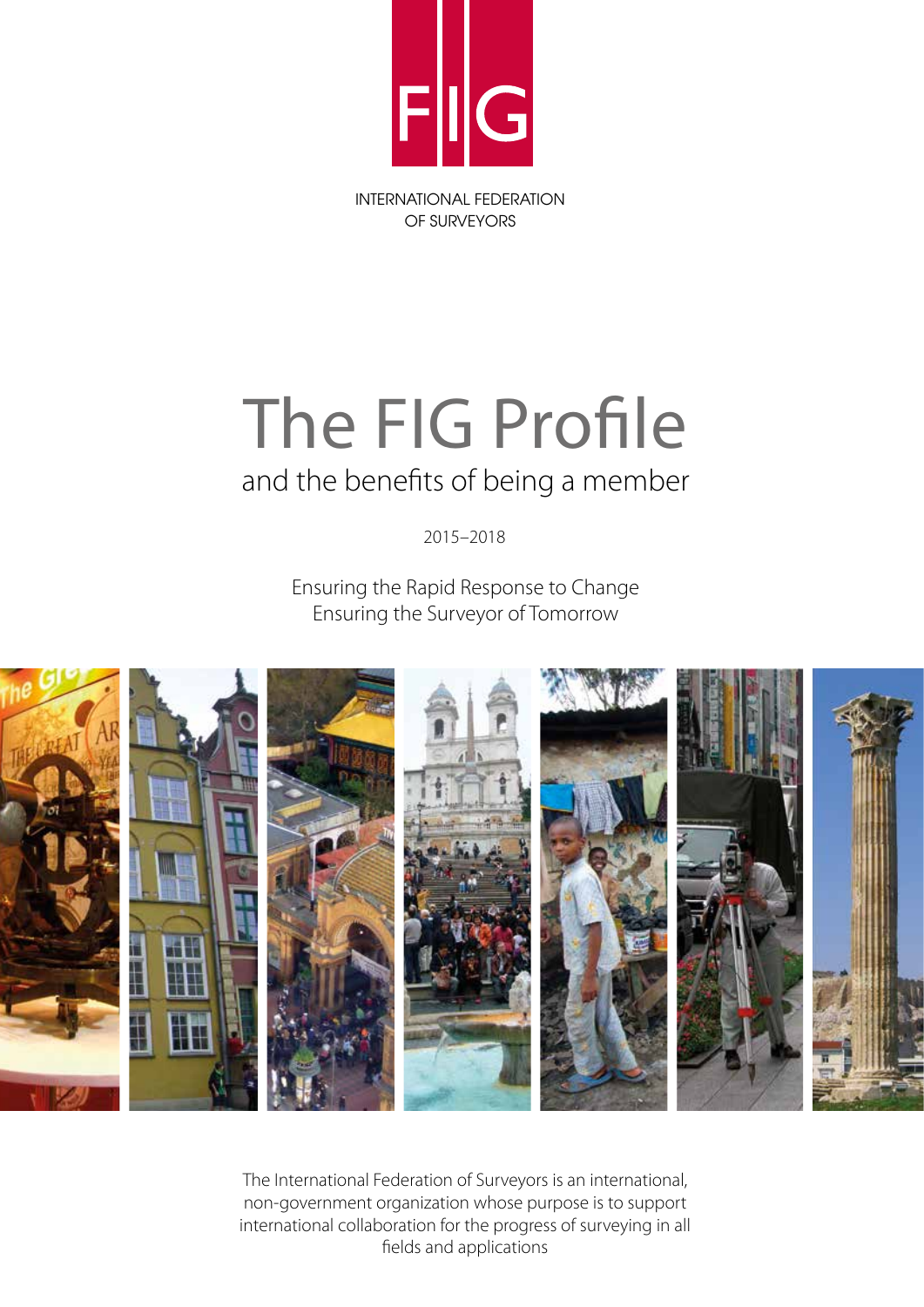## What is FIG? Commission Activity Activity Activity Activity Activity Activity Activity Activity Activity Activity Activity Activity Activity Activity Activity Activity Activity Activity Activity Activity Activity Activity

FIG is the premier international organization representing the interests of surveyors worldwide. It is a federation of the national member associations and covers the whole range of professional fields within the global surveying community. It provides an international forum for discussion and development aiming to promote professional practice and standards.

FIG was founded in 1878 in Paris and was known as the *Fédération Internationale des Géomètres*. This has become anglicized to the *International Federation of Surveyors*. It is a UN-recognized non-government organization (NGO), representing more than 120 countries throughout the world, and its aim is to ensure that the disciplines of surveying and all who practise them meet the needs of the markets and communities that they serve.

## The FIG Vision

A modern and sustainable surveying profession in support of society, environment and economy by providing innovative, reliable and best practice solutions to our rapidly changing and complex world, acting with integrity and confidence about the usefulness of surveying, and translating these words into action.

## The Role of FIG

FIG's activities are governed by a work plan, which is approved by the General Assembly and reviewed by Council as its tenure progresses. The current work plan with the motto "Ensuring the Rapid Response to Change Ensuring the Surveyor of Tomorrow" guides Council, Commissions, Networks and Task Force in their activities.

FIG supports the role of a prosperous and sustainable profession of surveyors to provide solution functionality, reliably, affordably for a

complex and rapidly changing world that cannot wait, and to translate a sustainable development agenda into action. FIG supports international collaboration among its members for the progress of surveying in all its fields and applications. FIG has a close cooperation with United Nations relevant bodies, World Bank, and its sister associations and has been globally recognized as the leading international non-governmental organization on geospatial information and the management of "land", the "sea" and the "built" environment. It is within the surveyors' task to determine the size and shape of the earth, to map its surface and to manage it in a sustainable way.

## Who Are the Members of FIG?

FIG draws its membership from practitioners working in communities with both the public and private sectors, from the scientific, research and academic community, as well as from the spatial technologies and services community. FIG functions with the goodwill, resources and contribution of its memberships and their corp of volunteers from around the world.

Members of FIG consist of:

- member associations national associations representing one or more of the disciplines of surveying
- affiliates groups of surveyors or surveying organizations undertaking professional activities but not fulfilling the criteria for member associations
- corporate members organizations, institutions or agencies which provide commercial services related to the profession of surveyor
- academic members organizations, institutions or agencies, which promote education or research in one or more of the disciplines of surveying.

An individual may be appointed as a correspondent in a country where no association or group of surveyors exist that is eligible to join FIG as a member.



"Sustainable development is not attainable without sound land administration" "A manuscripture than 100 words"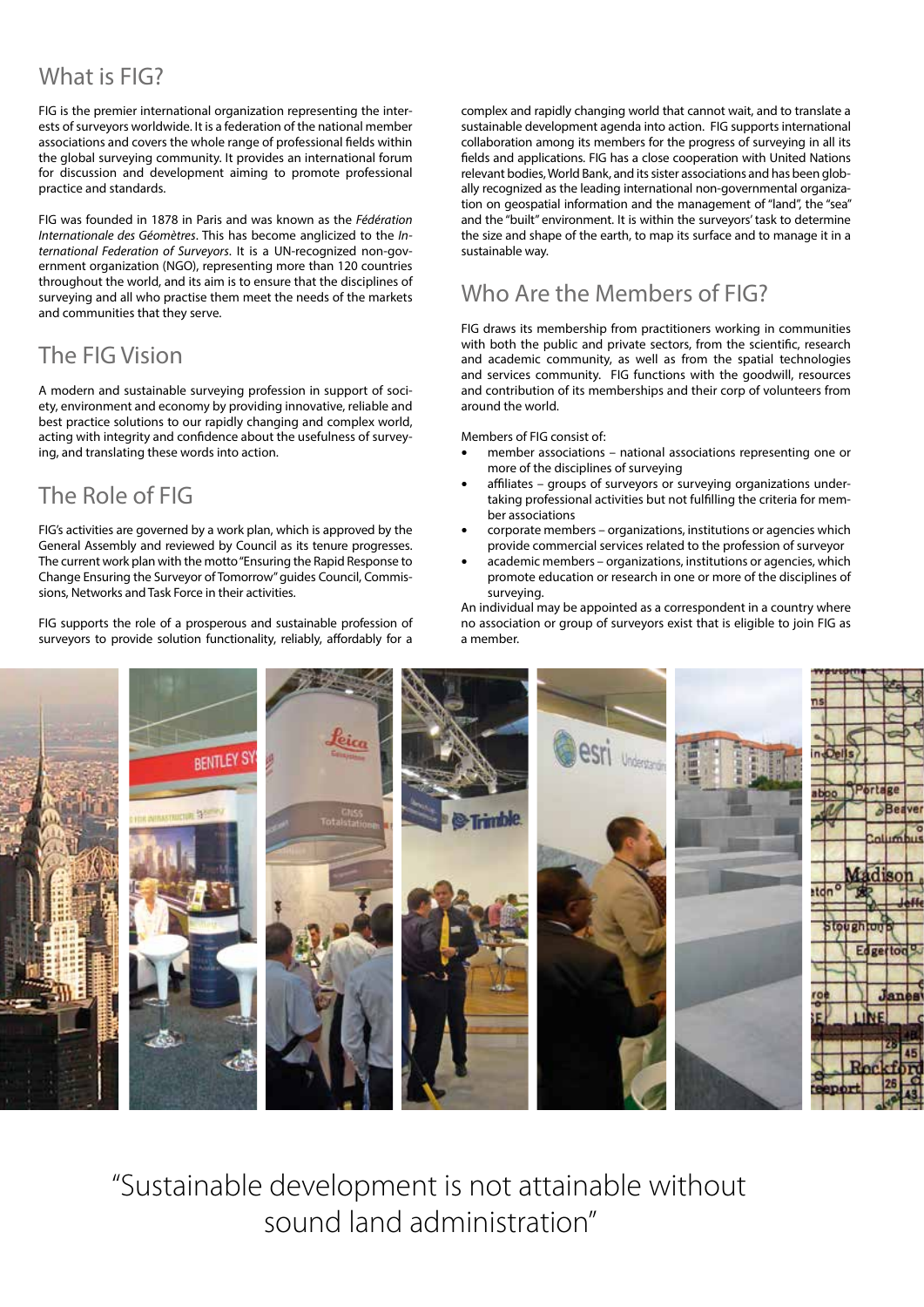## **Commission Activity**

Ten commissions lead FIG's technical work. Each member association appoints a delegate to each of the commissions. Detailed information on the work of the commissions, their work plans, working groups, seminars, newsletters and publications can be found at *www.fig.net/organisation/comm/*. The terms of reference are as follows:

#### Commission 1: Professional Practice

#### *Chair: Mr. Brian J. Coutts (NZIS, New Zealand)*

Perception of surveying profession; professional practice, legal aspects and organizational structures; standards and certification; code of ethics and applications; under-represented groups in surveying; students and young surveyors; information technology management and professional practice; project management, quality and best practice.

#### Commission 2: Professional Education

#### *Chair: Ms. E.M.C (Liza) Groenendijk (GIN, Netherlands)*

Curriculum development; learning and teaching methods and technologies; educational management and marketing; continuing professional development; networking in education and training.

#### Commission 3: Spatial Information Management

#### *Chair: Mr. Enrico Rispoli (CNGeGL, Italy)*

Management of spatial information about land, property and marine data; spatial data infrastructure – data collection, analysis, visualisation, standardisation, dissemination, and support of good governance; knowledge management for SIM; business models, public-private-partnerships, professional practice and administration.

#### Commission 4: Hydrography

#### *Chair: Ms. Angela Etuonovbe (NIS, Nigeria)*

Hydrographic surveying; hydrographic education, training and CPD; marine environment and coastal zone management; data processing and management; nautical charting and bathymetric maps – analogue and digital, including electronic navigational charts.

#### Commission 5: Positioning and Measurement

#### *Chair: Ing. Volker Schwieger (DVW, Germany)*

The science of measurement including instrumentation, methodology and guidelines; the acquisition of accurate and reliable survey data related to the position, size and shape of natural and artificial features of the earth and its environment and including variation with time.

#### Commission 6: Engineering Surveys

#### *Chair: Mr. Ivo Milev (USLMB, Bulgaria)*

Acquisition, processing and management of topometric data; quality control and validation for civil engineering constructions and manufacturing of large objects; modern concepts for setting-out and machine guidance; deformation monitoring systems; automatic measuring systems, multi-sensor measuring systems; terrestrial laser systems.

#### Commission 7: Cadastre and Land Management

#### *Chair: Ms. Gerda Schennach (OVG, Austria)*

Cadastre, land administration and land management; development of pro poor land management and land administration; development of sustainable land administration as an infrastructure for sustainable development to underpin economic growth; applications of innovative and advanced technology in cadastre and land administration; promoting the role of surveyors in land administration matters to the public and stakeholders.

#### Commission 8: Spatial Planning and Development

#### *Chair: Mr. Kwame Tenadu (GhIS, Ghana)*

Regional and local structure planning; urban and rural land use planning and implementation; planning policies and environmental management for sustainable development; re-engineering of mega cities; public-private partnerships; informal settlement issues in spatial development, planning and governance.

#### Commission 9: Valuation and the Management of Real Estate

#### *Chair: Mr. Liao Junping (CIREA, China)*

Valuation; investment in real estate and investment planning; real estate investment vehicles; real estate, development finance and land use feasibility planning; real estate economics and markets and market analyses; management of property and property systems; management of public sector property.

#### Commission 10: Construction Economics and Management

#### *Chair: Mr. See Lian Ong (RICS, Malaysia)*

Construction economics, including quantity surveying, building surveying, cost engineering and management; estimating and tendering; commercial management including procurement, risk management and contracts; project and programme management including planning and scheduling.



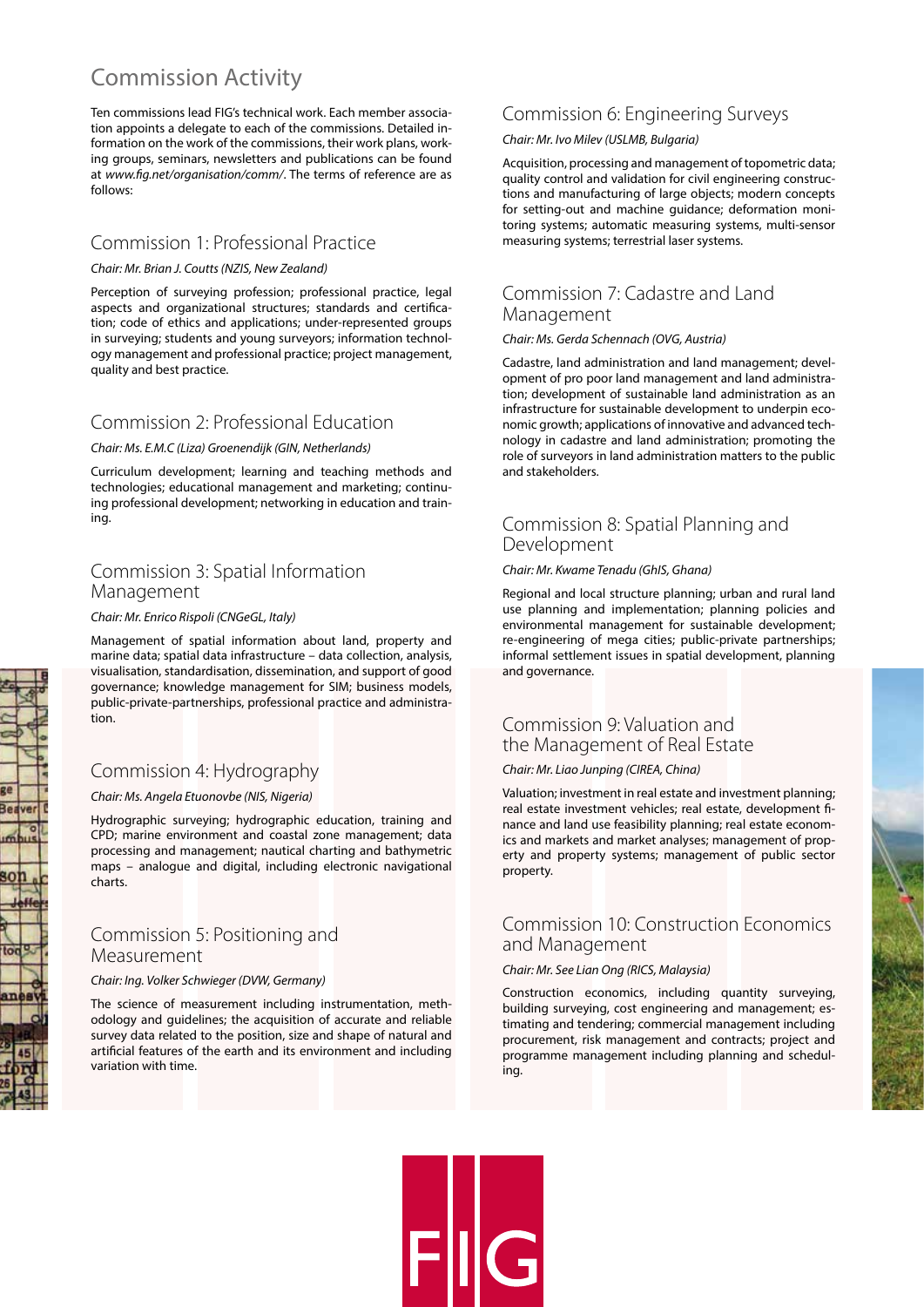## **Networks**

#### Young Surveyors Network

#### *Chair: Ms. Eva Maria Unger (OVG, Austria)*

FIG Young Surveyors Network addresses the need for young surveyor representation within FIG, and the need to ensure FIG activities are meeting the needs of students and young professionals.

#### Regional Capacity Development Network

#### *Chair: Dr. Diane Dumashie (RICS, United Kingdom)*

This network originates from the Africa Task Force 2009–2014 and transformed into a Network it will include other regions as well. In the term 2015–18 it will concentrate on Africa.

#### Standards Network

#### *Chair: Mr. David Martin (ESRF, France)*

Standards are continuously important in the work of surveyors. In 2012 the Standards Network succeeded in publishing the Land Administration Domain Model (LADM) as ISO Standard19152.

## Permanent Institutions

### International Institution for the History of Surveying & Measurement (IIHSM)

*Director: Mr. Jan de Graeve (UBGE, Belgium)*

The International Office for Cadastre and Land Records (OICRF)

*Director: Dr. Christiaan Lemmen (GIN, Netherlands)*

## How Does FIG Operate?

The commissions prepare and conduct the programme for FIG's international congresses, held every four years, and annual working weeks, held in the intervening years. The two previous congresses were held in Sydney (Australia) in 2010 and in Kuala Lumpur (Malaysia) in 2014. The next congress will be held in 2018 in Istanbul (Turkey). Congresses attract several thousand participants from all over the world and are the most important events in the FIG calendar. The technical programme, which marks the culmination of each commission's four-year programme of work, is complemented by a major international exhibition.

Working Weeks combine meetings of FIG's administrative bodies with technical conferences organized by the commissions and the host member association and as such provide the opportunity for commissions to implement and develop their work programmes and for FIG to network at a more regional level. The 2015 Working Week takes place in Sofia, Bulgaria, and the next two will be arranged in Christchurch, New Zealand (2016) and Helsinki, Finland (2017). To increase regional activities FIG also organizes regional conferences, the most recent of which was held in Uruguay in November 2012.

In addition to their involvement with FIG congresses and working weeks, commissions and their working groups organize or co-sponsor a wide range of seminars and workshops, usually in collaboration with member associations or other international professional bodies.

## Task Forces 2015–2016

#### FIG Task Force on Real Property Markets

*Chair: Mr. Pekka Halme (MIL, Finland)*

Assesses the progress of establishing the real property markets in the countries with economies in transition primarily within the greater European continent.

#### FIG Task Force on Corporate Members

*Chairs: Mr. John Hohol (NSPS, USA) in cooperation with Bryn Fosburgh, Vice President of Trimble*

Identifies how to strengthen the FIG relationship with corporate members.

#### FIG Task Force on Scientific Journal

*Chair: Prof. Yerach Doytsher (ALSI, Israel)*

Investigates the usefulness and need and if justified, the steps forward in order to introduce an FIG peer review Journal (electronic or printed).

#### FIG Task Force on Commission Structure

*Chair: Mr. Mikael Lilje (Samhällsbyggarna, Sweden)*

Assesses the Commissions and investigates if there is a need to revise their structure and provide a proposal on possible improvements.

## The FIG Foundation

*President: Mr. John Hohol (NSPS, USA)*

The FIG Foundation is an independent body under the Federation giving grants and scholarships to support education and capacity building especially in developing countries. Contributions are received through conferences, corporations, and private donators.

A key element to the success of a commissions work is the appointment of national delegates, providing a unique opportunity for professional development. Member associations, affiliates, corporate members and academic members are all entitled to appoint delegates to the commissions; and commission chairs often co-opt additional experts to assist with particular aspects of their work programmes.

## How Is FIG Administered?

By its *General Assembly* which meets annually during the FIG Working Week or the FIG Congress. The General Assembly comprises of delegates of the member associations and, as non-voting members, the Council, commission chairs and representatives of affiliates, and corporate and academic members. The General Assembly debates and approves policies and implemented by the Council.

スキスク ネーマニュー フィー・ファイル

The *Council* is elected by the General Assembly. The Council consists of the President (elected for four year term of office) and four Vice Presidents (term of office is four years) with two of the Vice Presidents being elected every second year, and coming from different countries throughout the world. In addition commission chairs appoint their representative to the Council.

The work of the General Assembly and the Council is assisted by an *Advisory Committee of Commission Officers* (ACCO); ad hoc task forces appointed from time to time to review existing work plans; three networks; and two permanent institutions.

"A map says more than 100 words"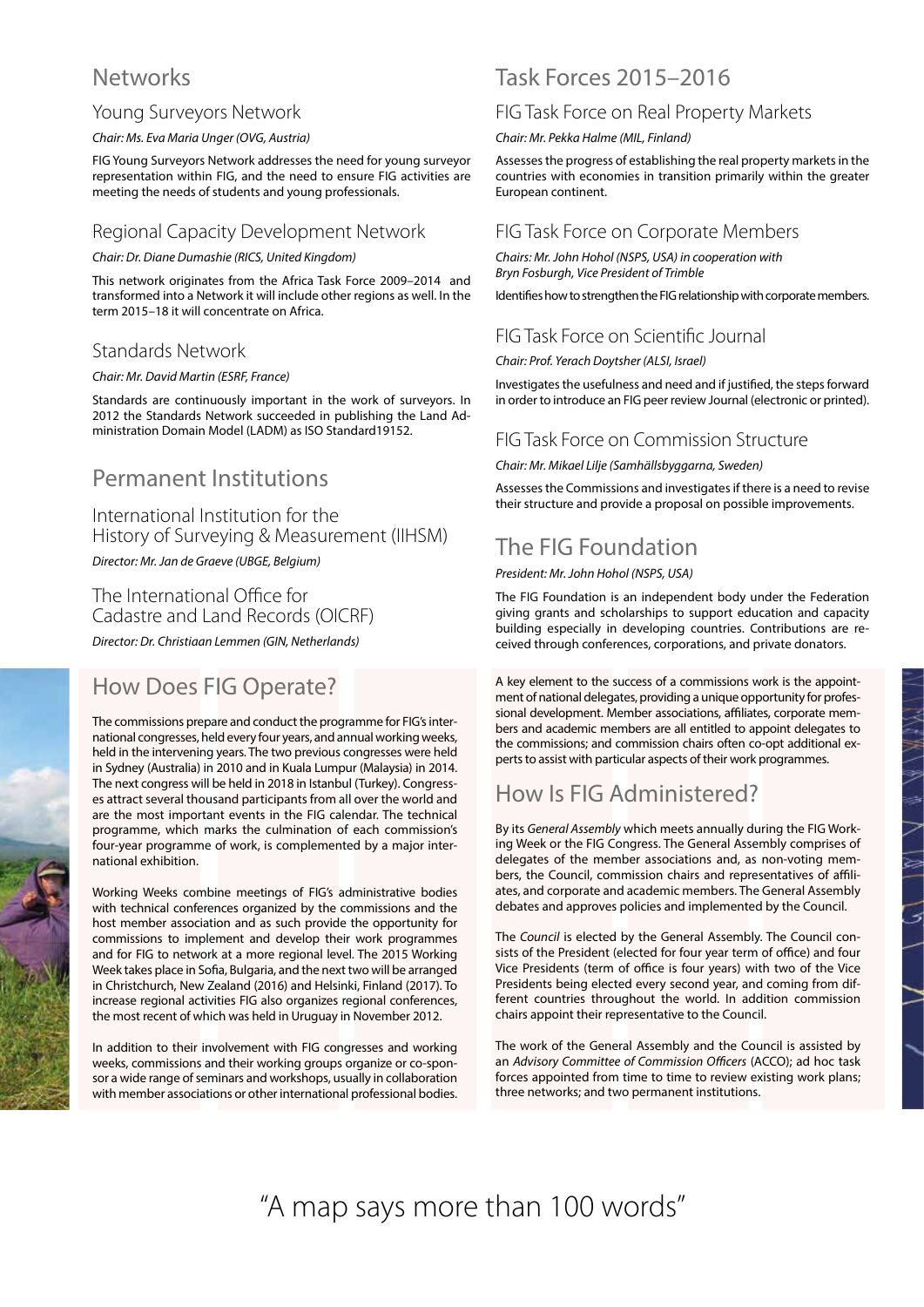## FIG Council Members 2015–2018

## *President:*

Prof. Chryssy A. Potsiou (TCG, Greece) (2015–2018)

*Vice-Presidents:*

Dr. Pengfei Cheng (CSGPC, China) (2013–2016) Dr. Diane Dumashie (RICS, United Kingdom) (2015–2018) Mr. Bruno Razza (CNGeGL, Italy) (2013–2016) Prof. Rudolf Staiger (DVW, Germany) (2015–2018)

*ACCO Representative:*  Mr. Brian J. Coutts (NZIS, New Zealand) (2015–2016)

For details on the current council see: *www.fig.net/organisation/council/*

## FIG Office

The FIG Office is located in Copenhagen, Denmark.

Address: FIG Office Kalvebod Brygge 31–33, DK-1780 Copenhagen V Denmark Tel: +45 3886 1081 E-mail: fig@fig.net

Further information about the FIG office at: *www.fig.net/about/office/*

## How Does FIG Communicate?

- Through the FIG home page www.fig.net, which is the main medium of external communication.
- The *FIG annual review*  an overview of major activities and achievements (available on *www.fig.net/about/annual\_review/*).
- The *FIG e-Newsletter* a monthly newsletter and the main medium of internal communication (available through subscription on *www.fig.net/resources/subscriptions/getnewsletter.asp*).
- The *FIG publications series*  formal policy statements, guidelines, and reports (available on *www.fig.net/resources/publications/ figpub/*).
- *Proceedings* of FIG congresses and of selected technical seminars sponsored or co-sponsored by FIG's commissions and member associations (available on *www.fig.net/resources/proceedings/*).
- Commission news for the dissemination of information specifically concerned with the work of individual commissions (available on *www.fig.net/organisation/comm/*).
- Social media.

## How Is FIG Financed?

Members' annual membership fees largely finance *operating costs*. Rates of membership fees payable by member associations are approved annually by the General Assembly. The Council sets rates of membership fees payable by affiliates, corporate and academic members.

*Other activities*, including congresses, technical seminars and administrative meetings, are mostly self-financing. In the case of meetings, income is raised from registration fees, which may be supplemented by income from an accompanying technical exhibition, by subventions from the host government or association, or by grants from aid agencies.



"Good coordination begins with good coordinates"